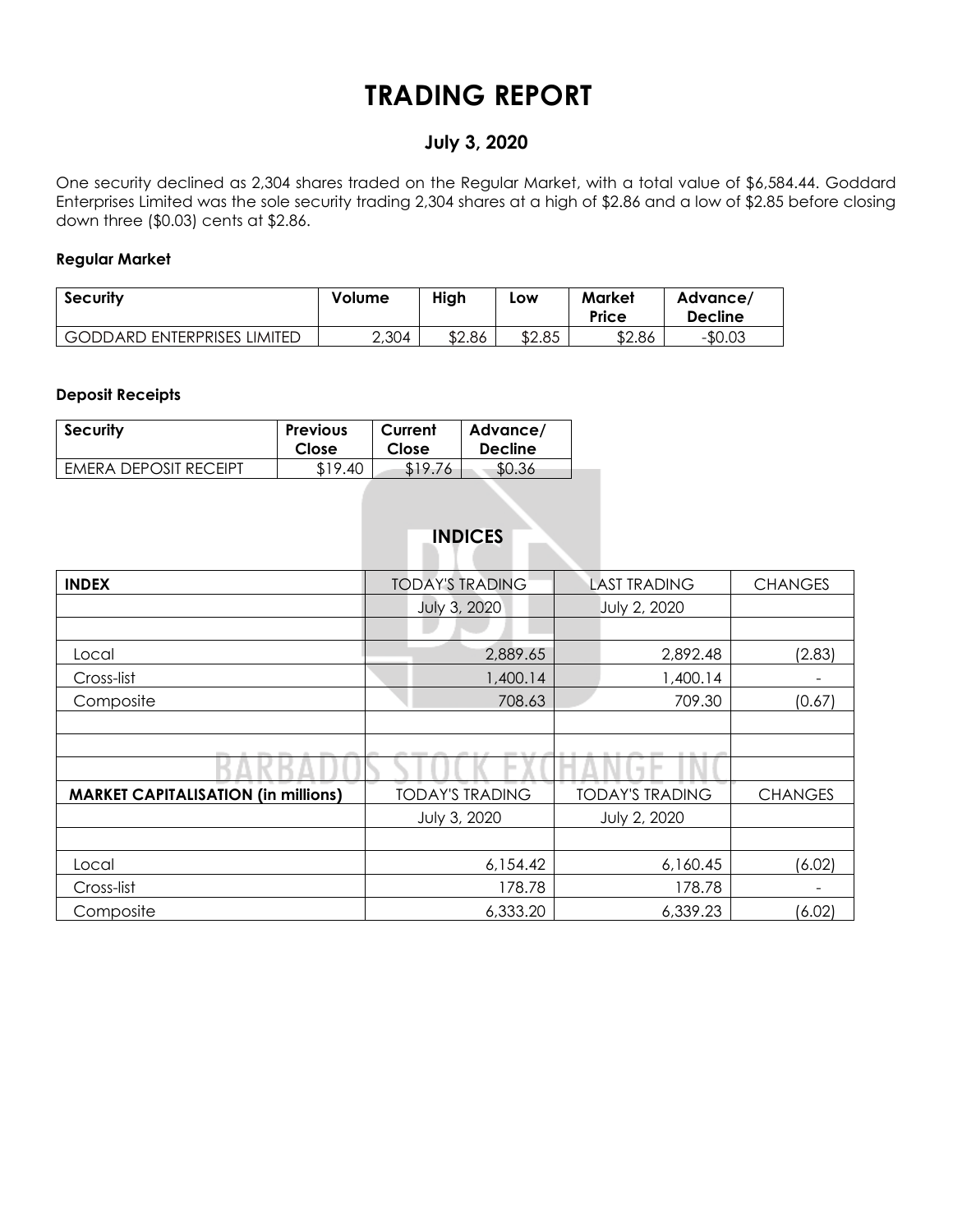### **MUTUAL FUNDS**

| <b>July 3, 2020</b>                 |                                                                                          |   |            |              |            |                             |
|-------------------------------------|------------------------------------------------------------------------------------------|---|------------|--------------|------------|-----------------------------|
| <b>NAME OF FUND</b><br><b>ENDED</b> |                                                                                          |   | <b>NAV</b> | <b>OFFER</b> | <b>BID</b> | <b>NAV</b><br><b>CHANGE</b> |
| 26-Jun-20                           | REPUBLIC CAPITAL GROWTH FUND                                                             | W | .2441      |              |            | $-0.0172$                   |
| 26-Jun-20                           | REPUBLIC INCOME FUND                                                                     | W | .2045      |              |            | $-0.0006$                   |
| 26-Jun-20                           | REPUBLIC PROPERTY FUND                                                                   | W | 0.6899     |              |            | $-0.0002$                   |
| 26-Jun-20                           | FORTRESS CARIBBEAN GROWTH FUND                                                           | W | 5.5812     | 5.5812       | 5.5812     | $-0.0799$                   |
| 26-Jun-20                           | FORTRESS HIGH INTEREST FUND - ACC.                                                       | W | 2.0264     |              |            | 0.0001                      |
| 26-Jun-20                           | FORTRESS HIGH INTEREST FUND - DIST.                                                      | W | 1.0148     |              |            | 0.0001                      |
| 31-May-20                           | ROYAL FIDELITY SELECT BALANCED FUND                                                      | m | 5.4089     | 5.4089       | 5.3007     | 0.1238                      |
| 31-May-20                           | ROYAL FIDELITY STRATEGIC GROWTH FUND                                                     | m | 0.9460     | 0.9460       | 0.9271     | 0.0301                      |
| 31-May-20                           | ROYAL FIDELITY PREMIUM INCOME FUND                                                       | m | .6644      | 1.6644       | 1.6311     | 0.0275                      |
| 26-Jun-20                           | SAGICOR GLOBAL BALANCED FUND                                                             | W | 2.56       |              |            | $-0.02$                     |
| 26-Jun-20                           | SAGICOR SELECT GROWTH FUND                                                               | W | 1.48       |              |            | $-0.01$                     |
| 26-Jun-20                           | SAGICOR PREFERRED INCOME FUND*                                                           | W | 0.98       |              |            | 0.00                        |
|                                     | * Indicates the Fund is currently ex-div   ^ Indicates the Fund values have been revised |   |            |              |            |                             |

NOTES: QUOTATIONS AND NET ASSET VALUE PER SHARE ARE SUPPLIED BY THE FUND MANAGEMENT. THE OFFERING PRICE INCLUDES NET ASSET VALUE PLUS ENTRY COSTS.

 $m =$  monthly valuation,  $q =$  quarterly valuation,  $w =$  weekly

# **BARBADOS STOCK EXCHANGE INC.**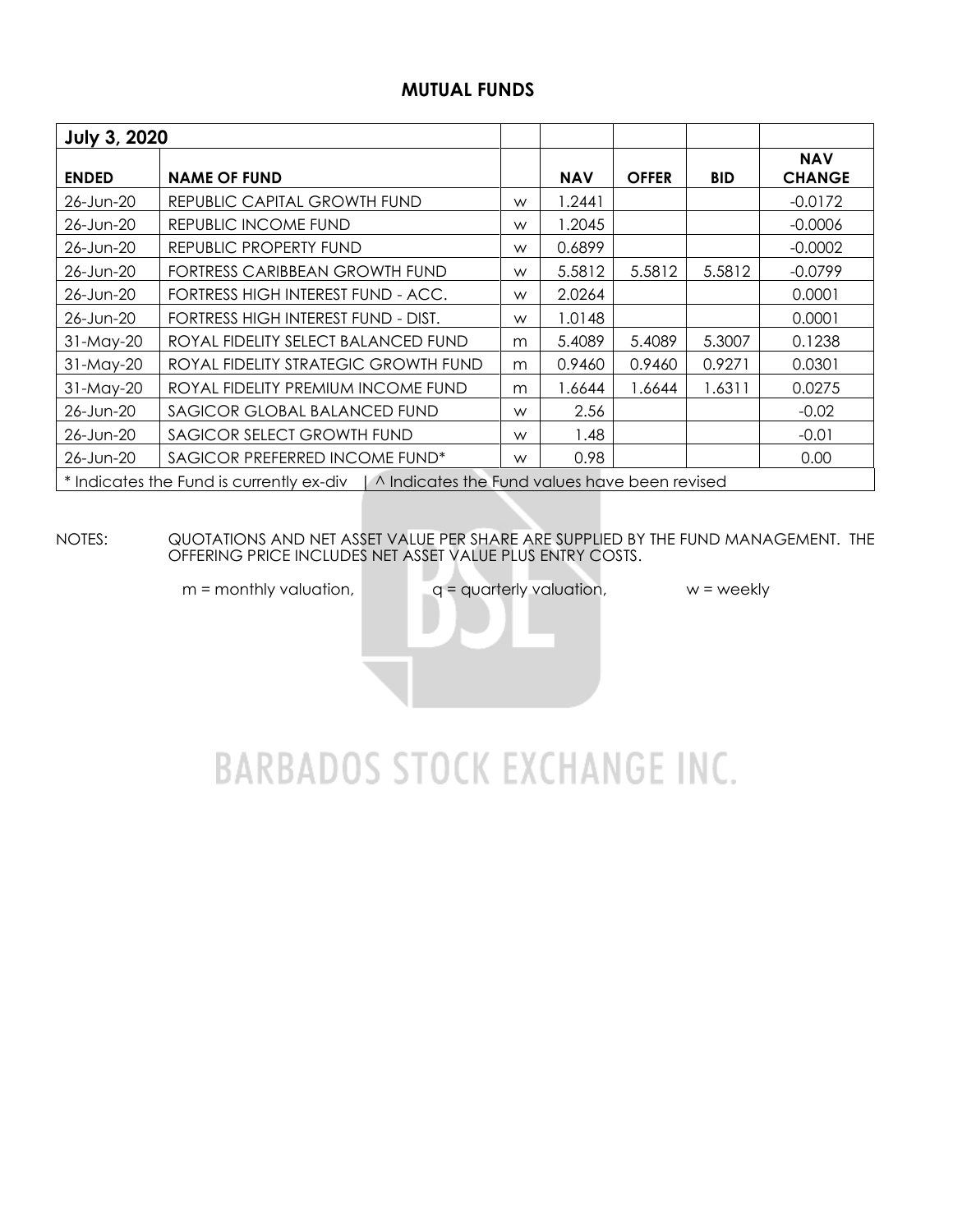#### **NEWS \*\*\*\*\*\*\*\*\*\*\*\*\*\*\*\*\*\*\*\*\*\*\*\*\*\*\*\*\*\*\*\*\***

#### **ANNUAL GENERAL MEETINGS**

**Barbados Farms Limited** – Directors of Barbados Farms Limited (BFL) hereby notifies its valued Shareholders that it wishes to withdraw the previously published record date of **March 26th, 2020** for the determination of shareholders entitled to receive notice of the Annual General Meeting of the Company. Once the country returns to some degree of normalcy and BFL is in a position to have its Annual Report together with the notice of meeting printed and mailed within the statutory timeframe, it will advertise a new record date for determining Shareholders entitled to receive notice of the 35<sup>th</sup> annual meeting of shareholders.

Cave Shepherd and Company Limited – Directors have fixed July 1st, 2020 as the record date for the determination of shareholders entitled to receive notice of the Annual General Meeting of the Company which will be held on July 29th, 2020.

#### **DIVIDEND DECLARATIONS**

**FirstCaribbean International Bank** – Directors have declared an interim dividend of one point two five (\$0.0125) US cents per share to be paid on July 3rd, 2020 to Shareholders on record at close of business on June 11th, 2020.

#### **BSE NOTICES**

#### **COVID-19 PROCEDURAL UPDATE**

In light of the ongoing COVID-19 contagion affecting the island, the Barbados Stock Exchange Inc. (BSE) and the Barbados Central Securities Depository Inc. (BCSDI) have been instituting several procedural changes.

Kindly note that effective May 18th, 2020, the BSE and BCSDI re-opened and has resumed normal office hours of 8:00 a.m. to 4:00 p.m. Please also note that we have implemented digital temperature checks for all persons entering the building. These checks are being conducted on both staff and clients alike by trained personnel.

While we acknowledge that every person with fever may not be COVID-19 positive and that some individuals may present without symptoms, please note that any person with a temperature reading of 100˚ F (37.8˚ C) or over will be denied entry to conduct business within our offices.

We wish to thank you in advance for your understanding and cooperation, however, we must emphasize that this is a necessary step for the protection of staff and clients alike.

#### **TRADING SUSPENSION**

The **Barbados Stock Exchange Inc. (BSE)** wishes to advise that due to non-compliance with **Section 4.01.3** and subject to **Section 3.01.5.(1)(b)** of the Rules of the Barbados Stock Exchange Inc. trading in the Common Shares of **Banks Holdings Limited** were suspended effective **December 10th, 2019**.

The **Barbados Stock Exchange Inc. (BSE)** wishes to advise that due to non-compliance with **Section 4.01.3** and subject to **Section 3.01.5.(1)(b)** of the Rules of the Barbados Stock Exchange Inc. trading in the Common Shares of **Barbados Dairy Industries Limited** were suspended effective **December 10th, 2019**.

The **Barbados Stock Exchange Inc. (BSE)** wishes to advise that to facilitate the closing of the Scheme of Arrangement effected by way of Section 99 of the Companies Act 1981 of Bermuda involving the transfer of all the issued and outstanding shares in **Sagicor Financial Corporation Limited** to **Alignvest Acquisition II**, it has suspended trading in the security **Sagicor Financial Corporation Limited**.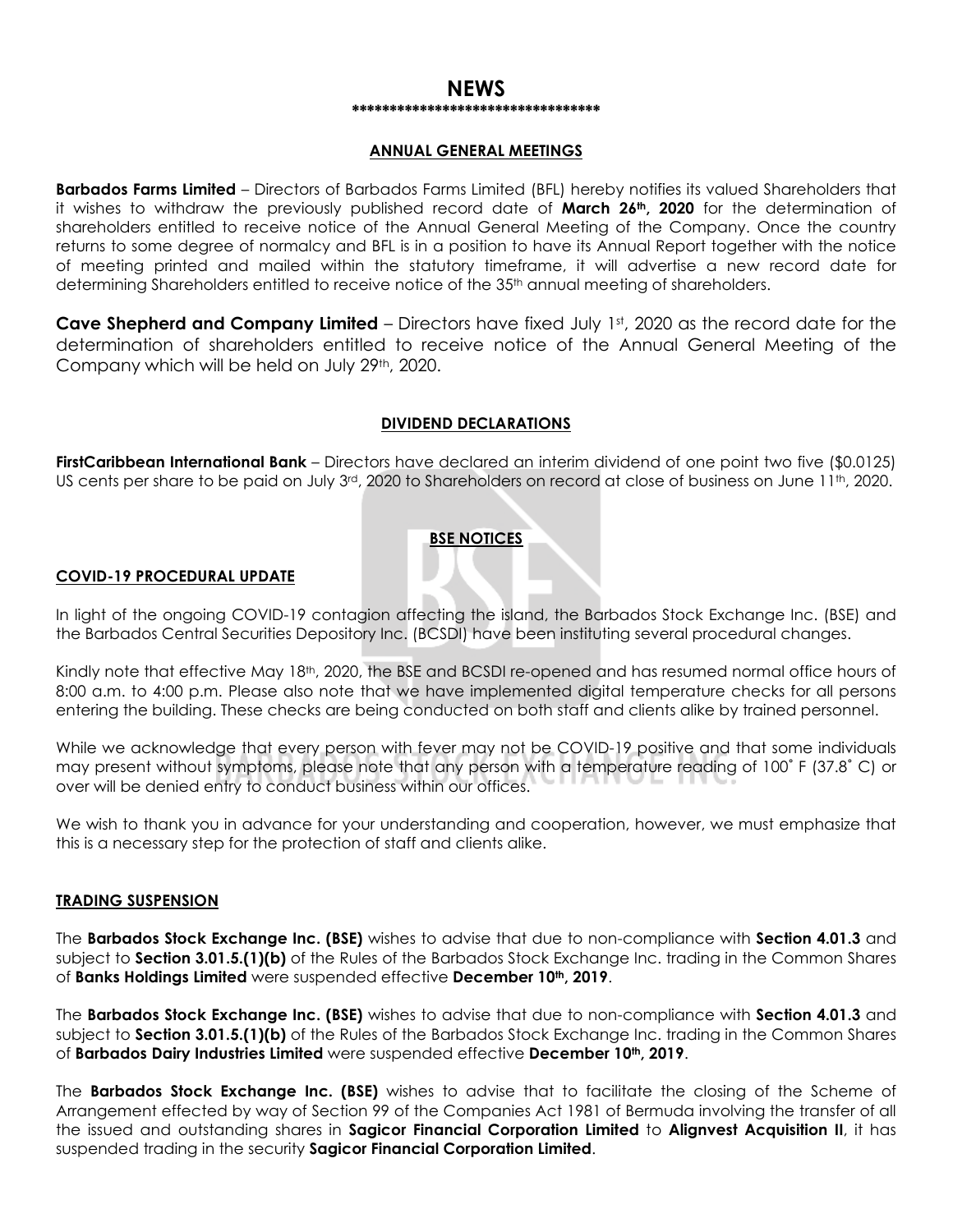The **Barbados Stock Exchange Inc. (BSE)** wishes to advise that, as a result of the approved amalgamation of **Cable and Wireless (Barbados) Limited (CWBL)** and **Cable & Wireless West Indies Limited (CWWI)**, trading in the security - Cable and Wireless (Barbados) Limited - has been suspended with immediate effect..



# **BARBADOS STOCK EXCHANGE INC.**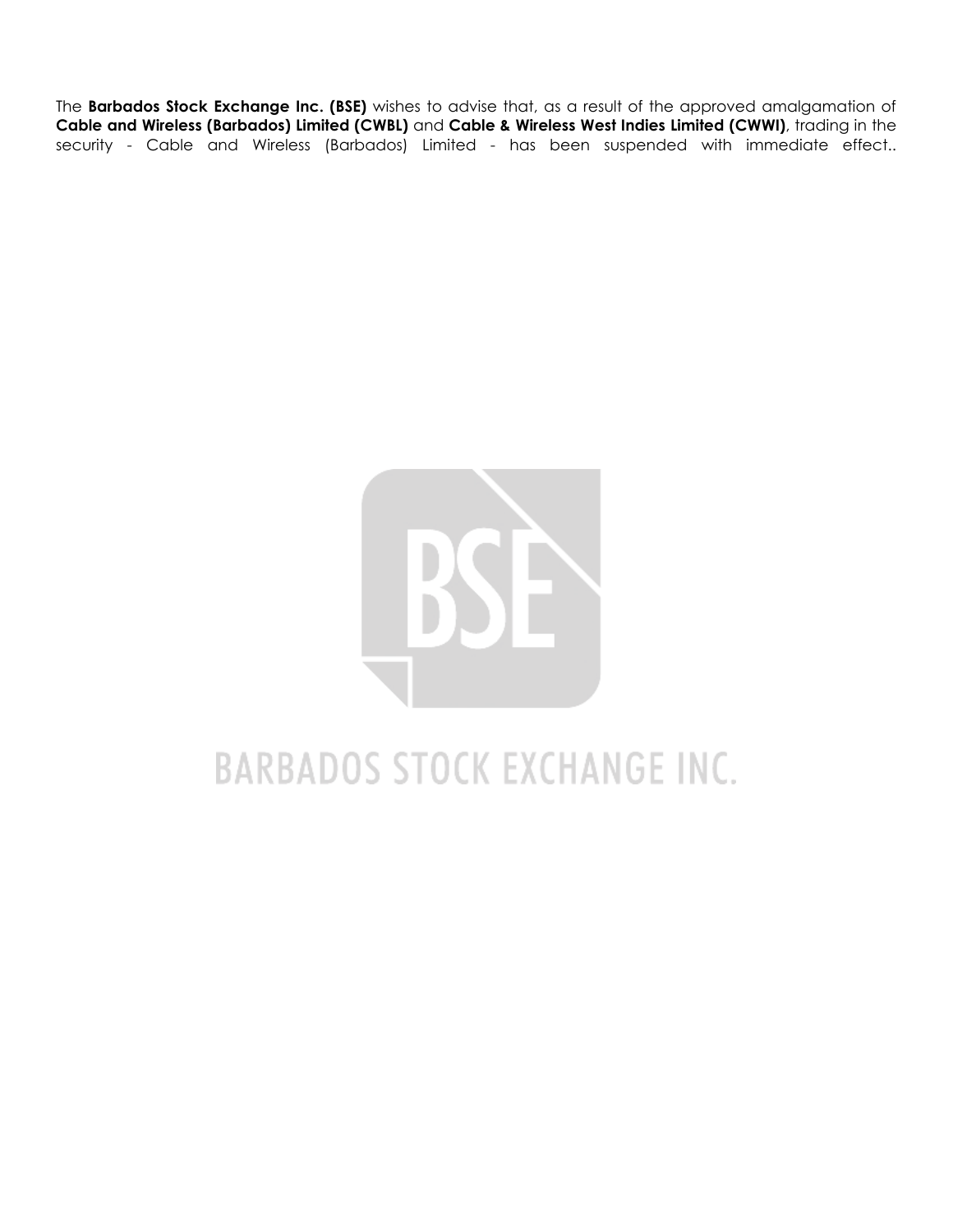|                                                 | 8th Avenue Belleville, ST. MICHAEL. BARBADOS.<br>TEL:436-9871/72 FAX 429-8942 website:<br>www.bse.com.bb |                                  |        |        |               |                  |                        |                     |              |                           |                    |
|-------------------------------------------------|----------------------------------------------------------------------------------------------------------|----------------------------------|--------|--------|---------------|------------------|------------------------|---------------------|--------------|---------------------------|--------------------|
|                                                 |                                                                                                          | <b>SHARE SUMMARY INFORMATION</b> |        |        |               |                  |                        |                     |              |                           |                    |
|                                                 |                                                                                                          | Friday July 3, 2020              |        |        |               |                  |                        |                     |              |                           |                    |
| Company                                         | <b>Last Trade</b><br>Date                                                                                | Volume                           | High   | Low    | Last<br>Close | Current<br>Close | <b>Price</b><br>Change | <b>Bid</b><br>Price | Ask<br>Price | <b>Bid</b><br><b>Size</b> | Ask<br><b>Size</b> |
| ABV Investments Incorporated                    | 13-Mar-20                                                                                                |                                  |        |        | \$0.15        | \$0.15           |                        | \$0.02              | \$0.30       | 8,080                     | 10,500             |
| <b>BICO Limited</b>                             | 26-Jun-20                                                                                                |                                  |        |        | \$3.10        | \$3.10           |                        | \$3.10              |              | 7,170                     |                    |
| <b>Banks Holdings Limited -+</b>                | 09-Dec-19                                                                                                |                                  |        |        | \$4.85        | \$4.85           |                        |                     |              |                           |                    |
| <b>Barbados Dairy Industries Limited -+</b>     | 04-Oct-19                                                                                                |                                  |        |        | \$3.00        | \$3.00           |                        |                     |              |                           |                    |
| <b>Barbados Farms Limited</b>                   | 04-May-20                                                                                                |                                  |        |        | \$0.40        | \$0.40           |                        | \$0.30              | \$0.39       | 10,074                    | 1,000              |
| Cable and Wireless Barbados Limited -+          | $21-Sep-17$                                                                                              |                                  |        |        | \$2.29        | \$2.29           |                        |                     |              |                           |                    |
| Cave Shepherd and Company Limited               | 29-Jun-20                                                                                                |                                  |        |        | \$4.39        | \$4.39           |                        | \$3.95              | \$4.39       | 300                       | 5,658              |
| FirstCaribbean International Bank -*            | 30-Jun-20                                                                                                |                                  |        |        | \$2.25        | \$2.25           |                        | \$2.25              | \$2.39       | 192                       | 1,997              |
| Eppley Caribbean Property Fund SCC - Dev Fund   | 12-May-20                                                                                                |                                  |        |        | \$0.19        | \$0.19           |                        |                     | \$0.18       |                           | 36,000             |
| Eppley Caribbean Property Fund SCC - Value Fund | 09-Jun-20                                                                                                |                                  |        |        | \$0.57        | \$0.57           |                        | \$0.55              | \$0.56       | 888                       | 26,000             |
| Goddard Enterprises Limited                     | 03-Jul-20                                                                                                | 2,304                            | \$2.86 | \$2.85 | \$2.89        | \$2.86           | $-$0.03$               | \$2.70              | \$2.85       | 1,000                     | 500                |
| Insurance Corporation of Barbados Limited       | 26-Jun-20                                                                                                |                                  |        |        | \$3.10        | \$3.10           |                        |                     | \$3.20       |                           | 352,240            |
| One Caribbean Media Limited                     | 06-Mar-20                                                                                                |                                  |        |        | \$2.70        | \$2.70           |                        | \$1.80              | \$2.60       | 6,264                     | 3,000              |
| Sagicor Financial Corporation Pref 6.5%         | $23$ -Jun-16                                                                                             |                                  |        |        | \$2.26        | \$2.26           |                        |                     |              |                           |                    |
| Sagicor Financial Corporation Limited -+        | 29-Nov-19                                                                                                |                                  |        |        | \$2.80        | \$2.80           |                        |                     |              |                           |                    |
| West India Biscuit Company Limited              | 19-Jun-20                                                                                                |                                  |        |        | \$31.00       | \$31.00          |                        | \$30.00             |              | 100,000                   |                    |
| <b>Emera Deposit Receipt</b>                    | 10-Feb-20                                                                                                |                                  |        |        | \$19.40       | \$19.76          | \$0.36                 | \$20.84             |              | 35                        |                    |
| <b>TOTAL SHARES BOUGHT &amp; SOLD</b>           |                                                                                                          | 2,304                            |        |        |               |                  |                        |                     |              |                           |                    |
|                                                 |                                                                                                          |                                  |        |        |               |                  |                        |                     |              |                           |                    |
| <b>Junior Market</b>                            |                                                                                                          |                                  |        |        |               | H V              | $\rightarrow$          |                     |              |                           |                    |
| <b>TOTAL SHARES BOUGHT &amp; SOLD</b>           |                                                                                                          | $\blacksquare$                   |        |        |               |                  |                        |                     |              |                           |                    |
|                                                 |                                                                                                          |                                  |        |        |               |                  |                        |                     |              |                           |                    |
|                                                 |                                                                                                          |                                  |        |        |               |                  |                        |                     |              |                           |                    |
|                                                 |                                                                                                          |                                  |        |        |               |                  |                        |                     |              |                           |                    |
|                                                 |                                                                                                          |                                  |        |        |               |                  |                        |                     |              |                           |                    |
|                                                 |                                                                                                          |                                  |        |        |               |                  |                        |                     |              |                           |                    |
|                                                 |                                                                                                          |                                  |        |        |               |                  |                        |                     |              |                           |                    |
|                                                 |                                                                                                          |                                  |        |        |               |                  |                        |                     |              |                           |                    |
|                                                 |                                                                                                          |                                  |        |        |               |                  |                        |                     |              |                           |                    |
|                                                 |                                                                                                          |                                  |        |        |               |                  |                        |                     |              |                           |                    |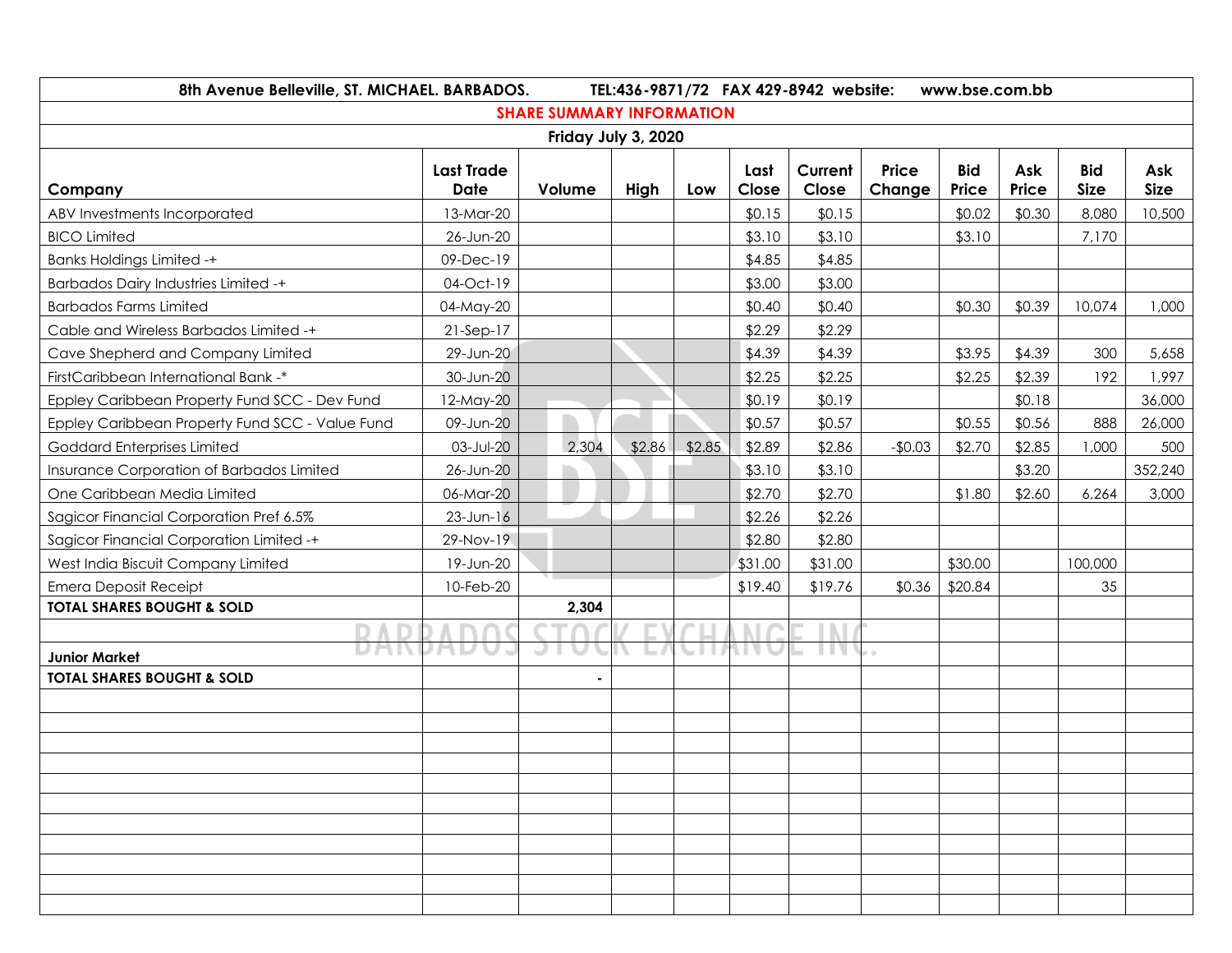|                                                                                                                                                                                           | 8th Avenue Belleville, ST. MICHAEL. BARBADOS.<br>TEL:436-9871/72 FAX 429-8942 website:<br>www.bse.com.bb |                                  |  |  |         |         |  |  |         |  |                    |  |
|-------------------------------------------------------------------------------------------------------------------------------------------------------------------------------------------|----------------------------------------------------------------------------------------------------------|----------------------------------|--|--|---------|---------|--|--|---------|--|--------------------|--|
|                                                                                                                                                                                           |                                                                                                          | <b>SHARE SUMMARY INFORMATION</b> |  |  |         |         |  |  |         |  |                    |  |
| Friday July 3, 2020                                                                                                                                                                       |                                                                                                          |                                  |  |  |         |         |  |  |         |  |                    |  |
| <b>Bid</b><br><b>Bid</b><br>Price<br>Current<br><b>Last Trade</b><br>Ask<br>Last<br>Price<br><b>Size</b><br>Date<br>Volume<br>High<br>Close<br>Close<br>Change<br>Price<br>Company<br>Low |                                                                                                          |                                  |  |  |         |         |  |  |         |  | Ask<br><b>Size</b> |  |
| <b>Fixed Income</b>                                                                                                                                                                       |                                                                                                          |                                  |  |  |         |         |  |  |         |  |                    |  |
| <b>GOB</b> Series B                                                                                                                                                                       | 30-Jun-20                                                                                                |                                  |  |  | \$60.00 | \$60.00 |  |  | \$65.00 |  | 253,994            |  |
| GOB Series C                                                                                                                                                                              |                                                                                                          |                                  |  |  |         |         |  |  |         |  |                    |  |
| GOB Series D                                                                                                                                                                              | $12-Nov-19$                                                                                              |                                  |  |  | \$50.00 | \$50.00 |  |  |         |  |                    |  |
| <b>GOB Series F</b>                                                                                                                                                                       | 05-Feb-20                                                                                                |                                  |  |  | \$89.00 | \$89.00 |  |  |         |  |                    |  |
| <b>GOB</b> Series I                                                                                                                                                                       | 24-Mar-20                                                                                                |                                  |  |  | \$65.00 | \$65.00 |  |  | \$75.00 |  | 103,713            |  |
| <b>TOTAL SHARES BOUGHT &amp; SOLD</b>                                                                                                                                                     |                                                                                                          | $\sim$                           |  |  |         |         |  |  |         |  |                    |  |
| $*$ = Security is Trading X-Div                                                                                                                                                           |                                                                                                          |                                  |  |  |         |         |  |  |         |  |                    |  |
| *+* = Security is Suspended                                                                                                                                                               |                                                                                                          |                                  |  |  |         |         |  |  |         |  |                    |  |
| $**$ = Rights Issued                                                                                                                                                                      |                                                                                                          |                                  |  |  |         |         |  |  |         |  |                    |  |
|                                                                                                                                                                                           |                                                                                                          |                                  |  |  |         |         |  |  |         |  |                    |  |

| 8th Avenue Belleville, ST. MICHAEL. BARBADOS.                            |            |            |                     |      |     |          | TEL:436-9871/72 FAX 429-8942 website: | www.bse.com.bb |            |       |             |             |
|--------------------------------------------------------------------------|------------|------------|---------------------|------|-----|----------|---------------------------------------|----------------|------------|-------|-------------|-------------|
| <b>INTERNATIONAL SECURITIES MARKET (ISM) - SHARE SUMMARY INFORMATION</b> |            |            |                     |      |     |          |                                       |                |            |       |             |             |
|                                                                          |            |            | Friday July 3, 2020 |      |     |          |                                       |                |            |       |             |             |
|                                                                          |            | Last Trade |                     |      |     | Last     | Current                               | <b>Price</b>   | <b>Bid</b> | Ask   | <b>Bid</b>  | Ask         |
| Company                                                                  | Cur        | Date       | Volume              | High | Low | Close    | Close                                 | Change         | Price      | Price | <b>Size</b> | <b>Size</b> |
| Productive Business Solutions Limited - Pref 9.75%                       | <b>JMD</b> |            |                     |      |     | \$100.00 | \$100.00                              |                |            |       |             |             |
| Productive Business Solutions Limited                                    | <b>USD</b> |            |                     |      |     | \$0.55   | \$0.55                                |                |            |       |             |             |
| Shri Karni Holdings Limited                                              | <b>USD</b> |            |                     |      |     | \$6.25   | \$6.25                                |                |            |       |             |             |
| <b>TOTAL SHARES BOUGHT &amp; SOLD</b>                                    |            |            |                     |      |     |          |                                       |                |            |       |             |             |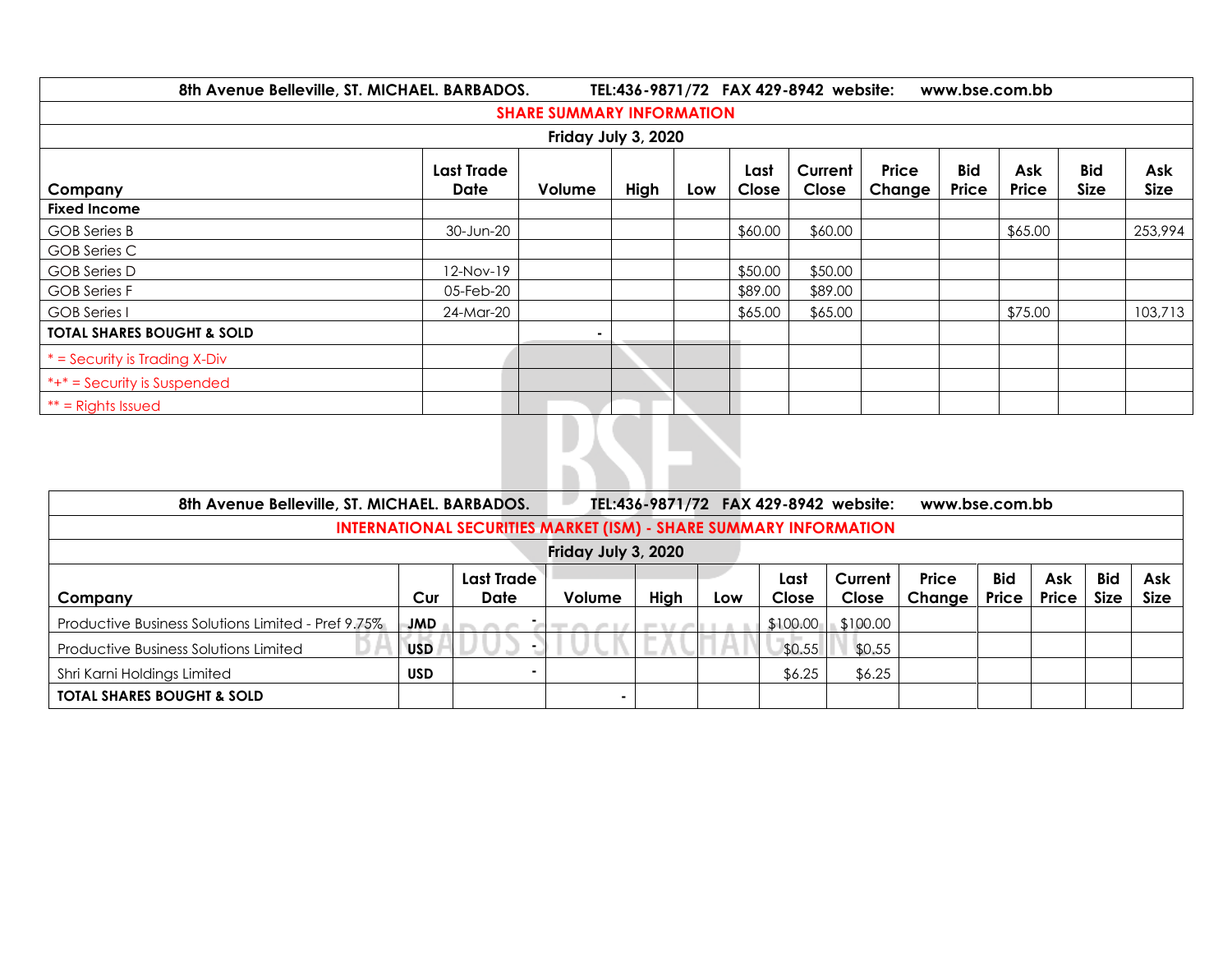## **Week in Review**

This week, the Regular Market traded a total volume of 2,771 shares. The three companies traded were Goddard Enterprises Limited with 2,373 shares, FirstCaribbean International Bank with 348 shares and Cave Shepherd and Company Limited with 50 shares.

#### **Regular Market**

| Security                           | Volume |
|------------------------------------|--------|
| <b>GODDARD ENTERPRISES LIMITED</b> |        |
| FIRSTCARIBBEAN INTERNATIONAL BANK  | 348    |
| CAVE SHEPHERD & COMPANY LIMITED    | 50     |

#### **Fixed Income Market**

| Security            | Volume       |
|---------------------|--------------|
| <b>GOB SERIES B</b> | 1,259,140.38 |

| <b>INDICES</b>                             |                        |  |                     |                |  |
|--------------------------------------------|------------------------|--|---------------------|----------------|--|
|                                            | <b>TODAY'S TRADING</b> |  | <b>LAST TRADING</b> | <b>CHANGES</b> |  |
|                                            | <b>July 3, 2020</b>    |  | June 26, 2020       |                |  |
|                                            |                        |  |                     |                |  |
| Local                                      | 2,889.65               |  | 3,011.88            | (122.23)       |  |
| Cross-list                                 | 1,400.14               |  | 1,400.14            | ۰              |  |
| Composite                                  | 708.63                 |  | 737.76              | (29.13)        |  |
|                                            |                        |  |                     |                |  |
|                                            |                        |  |                     |                |  |
| <b>MARKET CAPITALISATION (in millions)</b> |                        |  |                     |                |  |
|                                            | <b>TODAY'S TRADING</b> |  | <b>LAST TRADING</b> | <b>CHANGES</b> |  |
|                                            | July 3, 2020           |  | June 26, 2020       |                |  |
|                                            |                        |  |                     |                |  |
| Local                                      | 6,154.42               |  | 6,414.72            | (260.30)       |  |
| Cross-list                                 | 178.78                 |  | 178.78              |                |  |
| Composite                                  | 6,333.20               |  | 6,593.51            | (260.30)       |  |